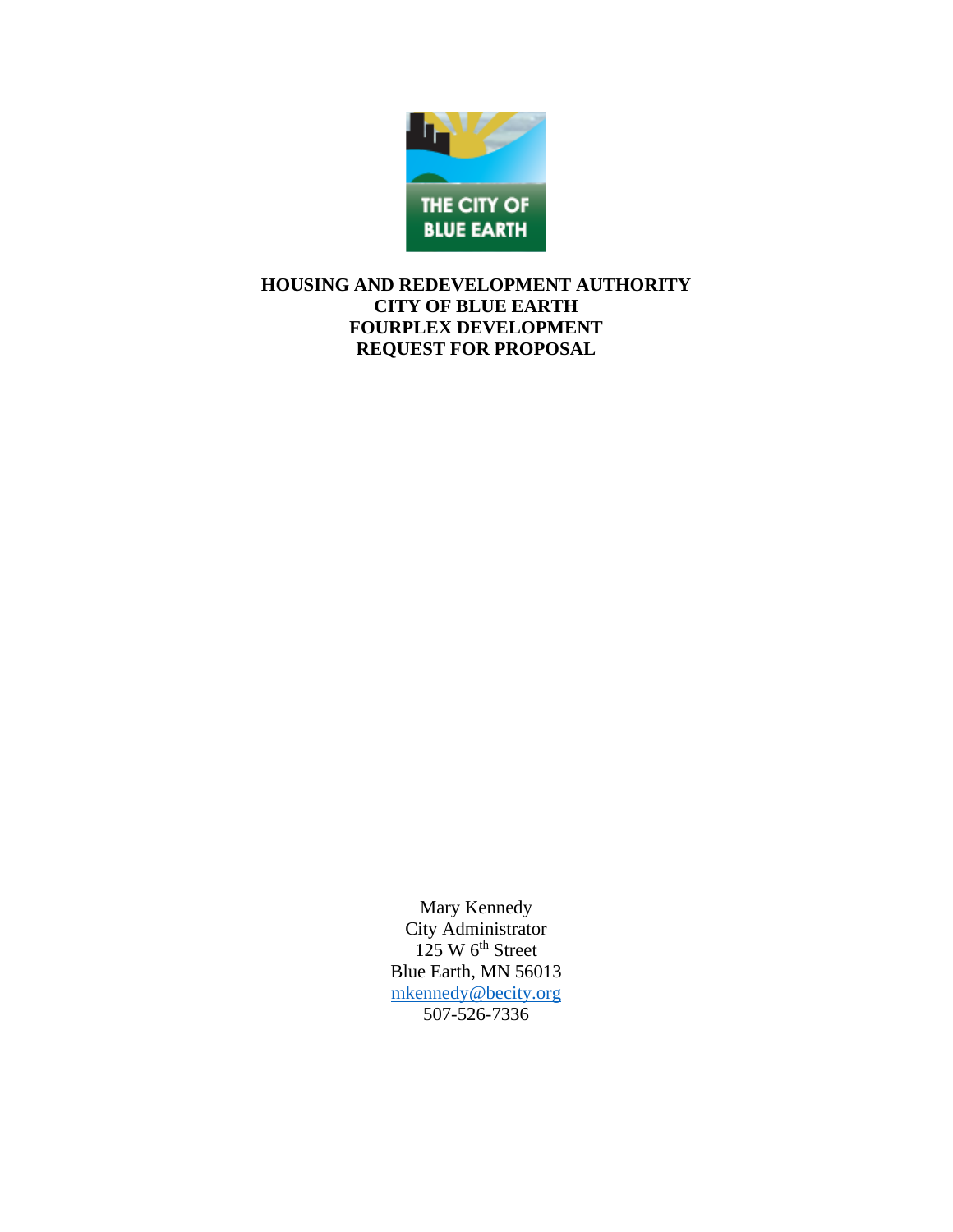Blue Earth Housing and Redevelopment Authority

Request for Proposal Fourplex Development Completion Location: Parcel ID: 213250700

| <b>Issue Date:</b>   | May 20, 2022  |
|----------------------|---------------|
| <b>Meeting Date:</b> | June 13, 2022 |
| Due Date:            | July 5, 2022  |

### **REQUEST FOR PROPOSAL (RFP) – COMPLETION OF FOURPLEX DEVELOPMENT**

Notice is hereby given that proposals will be received by the Blue Earth Housing and Redevelopment Authority (HRA) for the completion of a fourplex development project located in Blue Earth, Minnesota at the property parcel identified as 213250700, or 220 Rice Street S. Proposals received later than 4:00 pm on Tuesday, July 5, 2022, will not be considered. A meeting for all interested bidders will be held at  $12:00$  pm at Blue Earth City Hall,  $125$  W.  $6<sup>th</sup>$ Street on June 13, 2022. A copy of this Request for Proposal (RFP) may be obtained from the City's website at [www.becity.org.](http://www.becity.org/) The HRA reserves the right to reject any and all proposals and waive irregularities and informalities in the submittal and evaluation process. This RFP does not obligate the HRA or City to pay any costs incurred by respondents in the preparation and submission of a proposal. Furthermore, the RFP does not obligate the HRA or City to accept or contract for any expressed or implied services. The Blue Earth HRA and City of Blue Earth assures that no person shall, on the grounds of race, color, national origin, or sex be excluded from participation in, be denied the benefits of, or be otherwise subjected to discrimination under any program or activity. The Blue Earth HRA and City of Blue Earth further assures that every effort will be made to ensure non-discrimination in all of its programs and activities, whether those programs are federally funded or not. In addition to nondiscrimination compliance requirements, the Service Provider(s) ultimately awarded a contract shall comply with federal, state, and local laws, statutes, and ordinances relative to the execution of the work. This requirement includes, but is not limited to, protection of public and employee safety and health; environmental protection; waste reduction and recycling; the protection of natural resources; permits; fees; taxes; and similar subjects.

Dated this 20<sup>th</sup> day of May 2022.

Mary Kennedy City Administrator 507-526-7336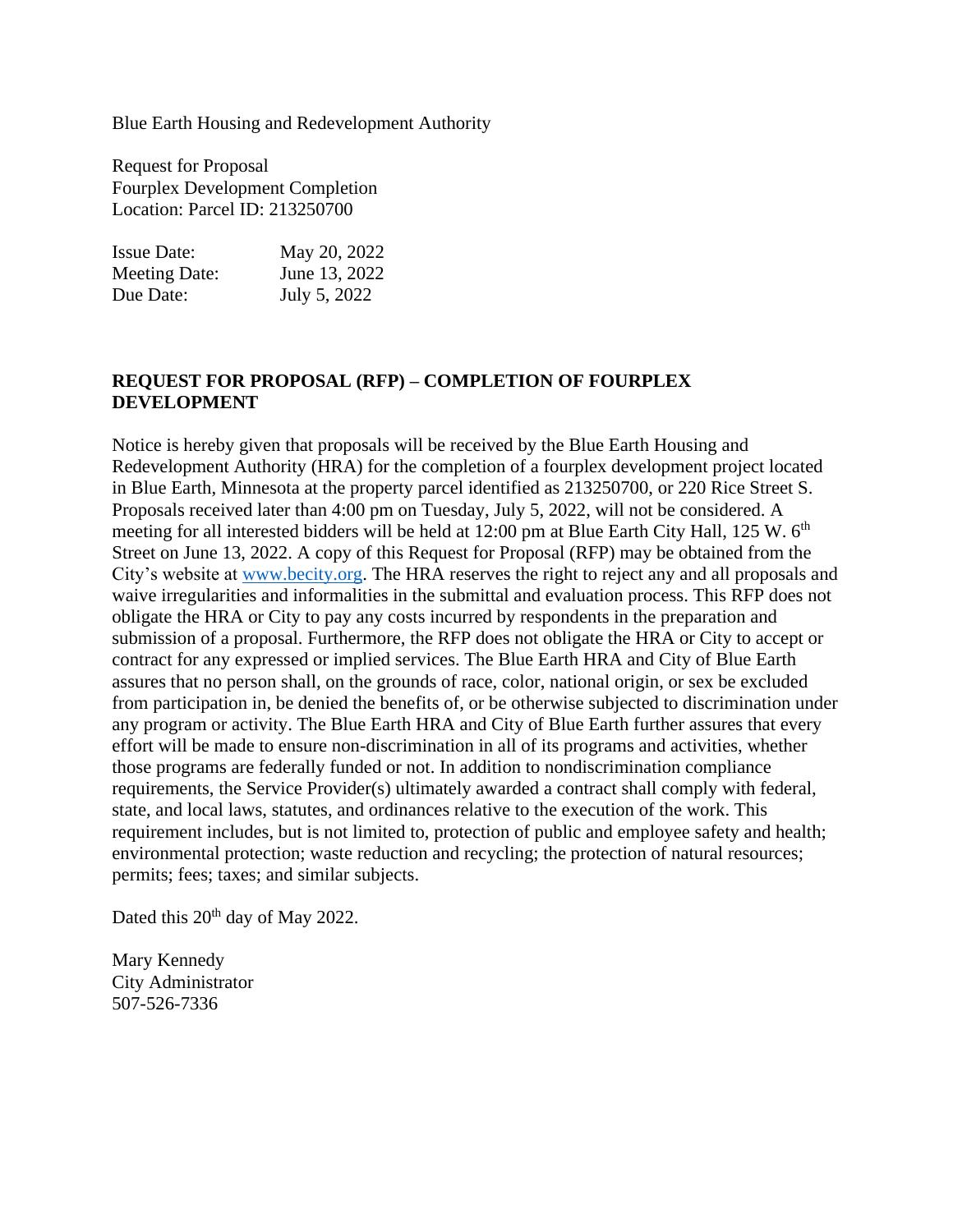# **SCOPE OF WORK**

The Blue Earth HRA is seeking proposals from qualified, licensed contractors to complete the remaining construction of a residential multi-family fourplex project which was started in 2020.

## **CONTRACTOR MEETING**

Due to the nature of the project, a meeting will be held on Monday, June 13 at 12:00 pm at City Hall for all interested bidders. Questions will be answered with nuances of the project addressed at that time.

#### **PROVIDED**

The Blue Earth HRA has obtained and will provided to the contractor the following:

- Approved building plans and specifications
- Materials which are currently on-site

Plans, specs, and a list of floor order and roof order will made available for review prior to submitting proposals. Access to the site will also be permitted to review materials.

#### **RFP TIMELINE 2022**

| May 20           | <b>Release RFP</b>                 |
|------------------|------------------------------------|
| June 13          | Meeting with Interested Bidders    |
| July 5           | Proposals Due                      |
| July 11          | <b>Applicant Selected</b>          |
| July $12$        | <b>Notify Selected Applicant</b>   |
| Winter 2022/2023 | <b>Substantial Completion Date</b> |